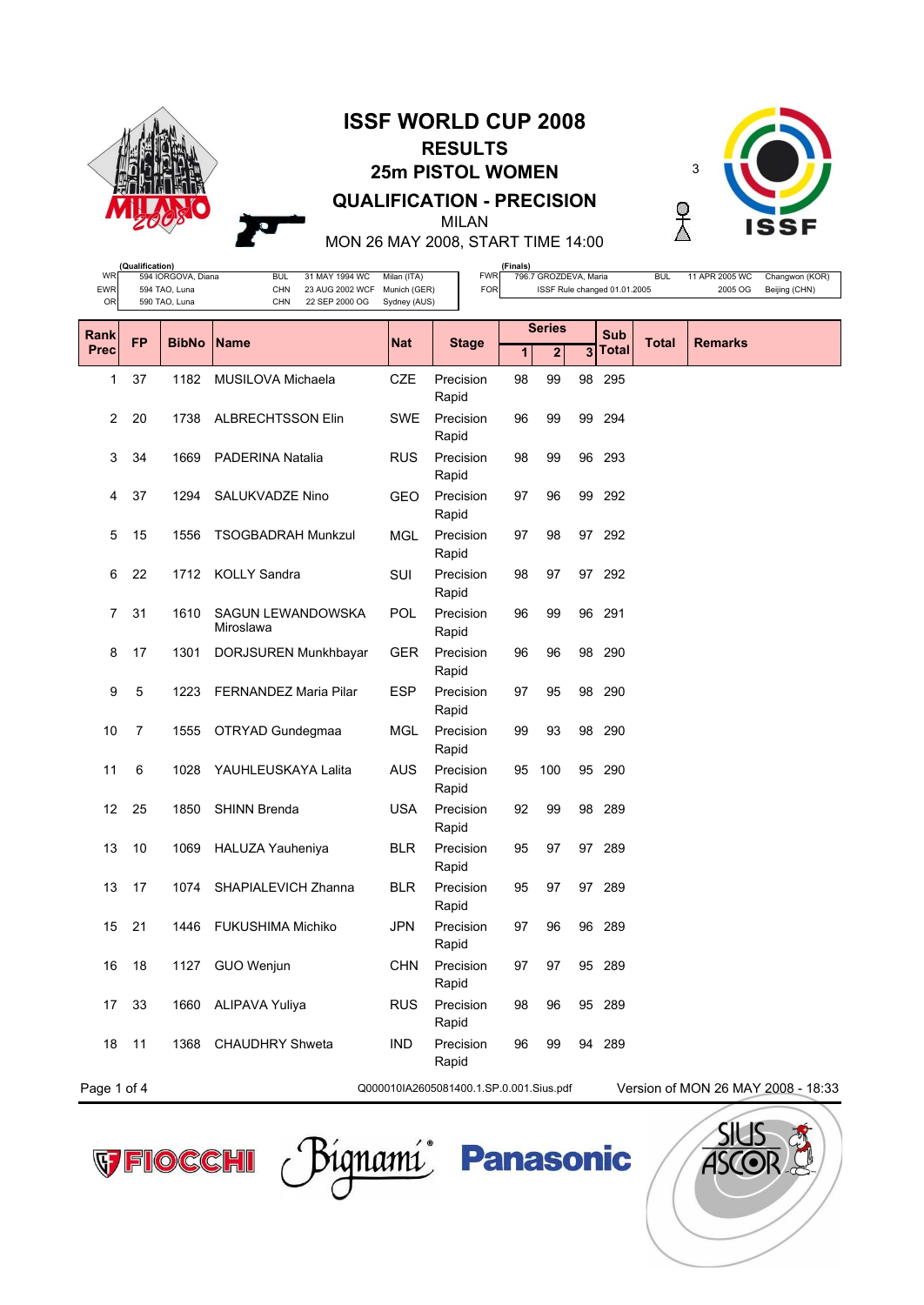| Rank        | <b>FP</b>      | <b>BibNo</b> | Name                      | Nat        | <b>Stage</b>                            | <b>Series</b> |              | <b>Sub</b><br><b>Total</b> |        | <b>Remarks</b> |                                    |
|-------------|----------------|--------------|---------------------------|------------|-----------------------------------------|---------------|--------------|----------------------------|--------|----------------|------------------------------------|
| <b>Prec</b> |                |              |                           |            |                                         | 1             | $\mathbf{2}$ | 3                          | Total  |                |                                    |
| 19          | 27             | 1264         | <b>GOBERVILLE Celine</b>  | <b>FRA</b> | Precision<br>Rapid                      | 96            | 95           |                            | 97 288 |                |                                    |
| 20          | 10             | 1754         | PRUCKSAKORN Tanyaporn     | <b>THA</b> | Precision<br>Rapid                      | 95            | 97           |                            | 96 288 |                |                                    |
| 21          | 20             | 1813         | KOSTEVYCH Olena           | <b>UKR</b> | Precision<br>Rapid                      | 97            | 95           |                            | 96 288 |                |                                    |
| 22          | 31             | 1126         | FEI Fengji                | <b>CHN</b> | Precision<br>Rapid                      | 95            | 98           |                            | 95 288 |                |                                    |
| 23          | 39             | 1098         | <b>GROZDEVA Maria</b>     | <b>BUL</b> | Precision<br>Rapid                      | 96            | 97           |                            | 95 288 |                |                                    |
| 24          | 2              | 1224         | <b>FRANQUET Sonia</b>     | <b>ESP</b> | Precision<br>Rapid                      | 97            | 96           |                            | 95 288 |                |                                    |
| 25          | 8              | 1272         | <b>ROY Brigitte</b>       | <b>FRA</b> | Precision<br>Rapid                      | 95            | 94           |                            | 98 287 |                |                                    |
| 26          | 18             | 1667         | <b>MALTSEVA Irina</b>     | <b>RUS</b> | Precision<br>Rapid                      | 94            | 96           |                            | 97 287 |                |                                    |
| 27          | 22             | 1718         | <b>RIEDER Monika</b>      | SUI        | Precision<br>Rapid                      | 95            | 96           |                            | 96 287 |                |                                    |
| 27          | 4              | 1851         | <b>SNYDER Rebecca</b>     | <b>USA</b> | Precision<br>Rapid                      | 95            | 96           |                            | 96 287 |                |                                    |
| 29          | 8              | 1319         | <b>THURMANN Stefanie</b>  | <b>GER</b> | Precision<br>Rapid                      | 98            | 93           |                            | 96 287 |                |                                    |
| 30          | 6              | 1124         | <b>CHEN Ying</b>          | <b>CHN</b> | Precision<br>Rapid                      | 97            | 98           |                            | 92 287 |                |                                    |
| 31          | 3              | 1333         | KASSOUMI Agathi           | <b>GRE</b> | Precision<br>Rapid                      | 93            | 96           | 97                         | 286    |                |                                    |
| 32          | 11             | 1611         | <b>SZPEK Slawomira</b>    | <b>POL</b> | Precision<br>Rapid                      | 94            | 96           |                            | 96 286 |                |                                    |
| 33          | 13             | 1023         | ASPANDIYAROVA Dina        | <b>AUS</b> | Precision<br>Rapid                      | 97            | 93           |                            | 96 286 |                |                                    |
| 34          | 12             | 1150         | <b>PERVAN Vlatka</b>      | <b>CRO</b> | Precision<br>Rapid                      | 95            | 96           |                            | 95 286 |                |                                    |
| 35          | 9              | 1109         | <b>EAGLES Kim</b>         | CAN        | Precision<br>Rapid                      | 96            | 97           |                            | 93 286 |                |                                    |
| 35          | 12             | 1321         | <b>VERDICCHIO Claudia</b> | <b>GER</b> | Precision<br>Rapid                      | 96            | 97           |                            | 93 286 |                |                                    |
| 37          | $\overline{2}$ | 1216         | <b>MAIDA Luisa</b>        | <b>ESA</b> | Precision<br>Rapid                      | 93            | 95           |                            | 97 285 |                |                                    |
| 38          | 33             | 1760         | <b>HUANG Yi Ling</b>      | <b>TPE</b> | Precision<br>Rapid                      | 93            | 97           |                            | 95 285 |                |                                    |
| 39          | 14             |              | 1112 LUDWIG Dorothy       | CAN        | Precision<br>Rapid                      | 93            | 94           |                            | 97 284 |                |                                    |
| 39          | 35             | 1274         | <b>TIRODE Stephanie</b>   | <b>FRA</b> | Precision<br>Rapid                      | 93            | 94           |                            | 97 284 |                |                                    |
| 41          | 21             | 1043         | <b>BAGHIROVA Nigar</b>    | <b>AZE</b> | Precision<br>Rapid                      | 93            | 95           |                            | 96 284 |                |                                    |
| 42          | 28             | 1430         | <b>GRANDU Silvia</b>      | <b>ITA</b> | Precision<br>Rapid                      | 95            | 94           |                            | 95 284 |                |                                    |
| Page 2 of 4 |                |              |                           |            | Q000010IA2605081400.1.SP.0.001.Sius.pdf |               |              |                            |        |                | Version of MON 26 MAY 2008 - 18:33 |



VFIOCCHI Pignami Panasonic

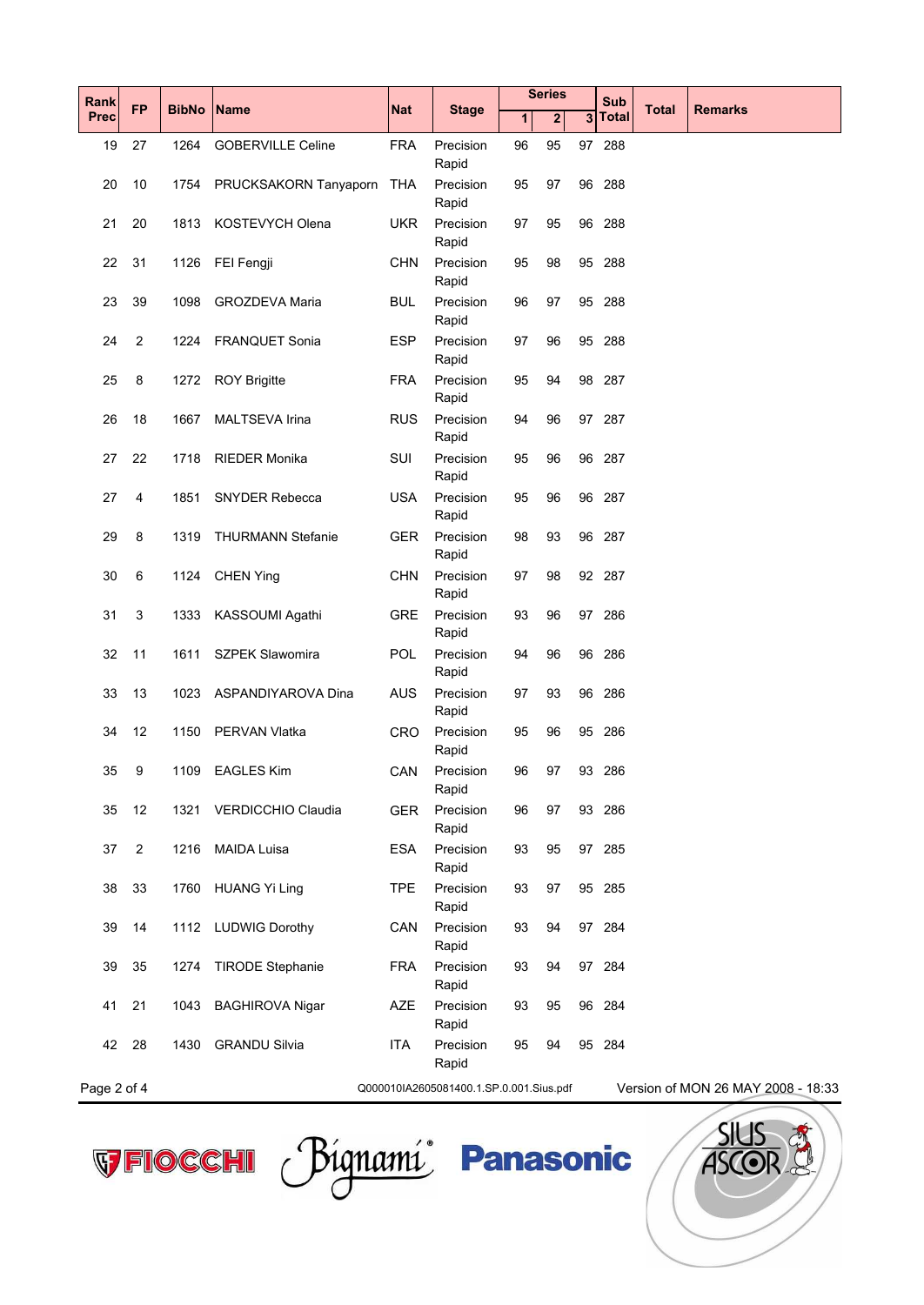| Rank        | <b>FP</b>      | <b>BibNo</b> | <b>Name</b>                 | <b>Nat</b>                              | <b>Stage</b>       | <b>Series</b> |              |    | Sub          | <b>Total</b> | <b>Remarks</b>                     |
|-------------|----------------|--------------|-----------------------------|-----------------------------------------|--------------------|---------------|--------------|----|--------------|--------------|------------------------------------|
| <b>Prec</b> |                |              |                             |                                         |                    | 1             | $\mathbf{2}$ | 3  | <b>Total</b> |              |                                    |
| 43          | 36             | 1709         | <b>FROELICH Cornelia</b>    | SUI                                     | Precision<br>Rapid | 94            | 96           |    | 94 284       |              |                                    |
| 43          | 16             | 1383         | SINGH Annu Raj              | <b>IND</b>                              | Precision<br>Rapid | 94            | 96           |    | 94 284       |              |                                    |
| 45          | 23             | 1605         | KOREJWO Agnieszka           | <b>POL</b>                              | Precision<br>Rapid | 95            | 95           | 94 | 284          |              |                                    |
| 46          | 38             | 1180         | <b>HYKOVA Petra</b>         | <b>CZE</b>                              | Precision<br>Rapid | 98            | 94           |    | 92 284       |              |                                    |
| 47          | $\overline{7}$ | 1146         | <b>MAROVIC Marija</b>       | <b>CRO</b>                              | Precision<br>Rapid | 92            | 95           |    | 96 283       |              |                                    |
| 48          | 19             | 1838         | <b>CALLAHAN Elizabeth</b>   | <b>USA</b>                              | Precision<br>Rapid | 94            | 93           |    | 96 283       |              |                                    |
| 49          | 25             | 1387         | SINGH Sushma                | <b>IND</b>                              | Precision<br>Rapid | 95            | 92           |    | 96 283       |              |                                    |
| 50          | 4              | 1066         | <b>CHABATAR Liudmila</b>    | <b>BLR</b>                              | Precision<br>Rapid | 95            | 93           |    | 95 283       |              |                                    |
| 51          | 29             | 1455         | <b>BAIBUSSINOVA Zauresh</b> | <b>KAZ</b>                              | Precision<br>Rapid | 97            | 92           |    | 94 283       |              |                                    |
| 51          | 14             | 1357         | <b>SIKE Renata</b>          | <b>HUN</b>                              | Precision<br>Rapid | 97            | 92           |    | 94 283       |              |                                    |
| 53          | 39             | 1439         | SUPPO Michela               | <b>ITA</b>                              | Precision<br>Rapid | 93            | 96           |    | 93 282       |              |                                    |
| 54          | 24             | 1147         | <b>MAROVIC Mira</b>         | <b>CRO</b>                              | Precision<br>Rapid | 95            | 94           |    | 93 282       |              |                                    |
| 55          | 34             | 1348         | <b>CSONKA Zsofia</b>        | <b>HUN</b>                              | Precision<br>Rapid | 95            | 95           |    | 92 282       |              |                                    |
| 56          | 9              | 1096         | <b>BONEVA Antoaneta</b>     | <b>BUL</b>                              | Precision<br>Rapid | 94            | 97           |    | 91 282       |              |                                    |
| 57          | 38             | 1870         | <b>CENTENO Marialaura</b>   | <b>VEN</b>                              | Precision<br>Rapid | 91            | 94           |    | 96 281       |              |                                    |
| 58          | 26             | 1251         | <b>KARRI Ritva</b>          | <b>FIN</b>                              | Precision<br>Rapid | 94            | 92           |    | 95 281       |              |                                    |
| 59          | 5              | 1248         | <b>HELLE Karoliina</b>      | <b>FIN</b>                              | Precision<br>Rapid | 96            | 94           |    | 91 281       |              |                                    |
| 60          | 36             | 1428         | <b>GENOVESI Maura</b>       | <b>ITA</b>                              | Precision<br>Rapid | 90            | 95           |    | 95 280       |              |                                    |
| 61          | 3              | 1879         | <b>PIMENTEL Editzy</b>      | <b>VEN</b>                              | Precision<br>Rapid | 93            | 93           |    | 94 280       |              |                                    |
| 62          | 26             | 1413         | NOGUEIRA Karen              | <b>ISV</b>                              | Precision<br>Rapid | 92            | 93           |    | 94 279       |              |                                    |
| 63          | 32             | 1239         | RUMIANTSEVA Vera            | <b>EST</b>                              | Precision<br>Rapid | 94            | 92           |    | 93 279       |              |                                    |
| 64          | 13             | 1281         | <b>GEIKIE Georgina</b>      | <b>GBR</b>                              | Precision<br>Rapid | 92            | 92           |    | 91 275       |              |                                    |
| 65          | 29             | 1102         | <b>TANOVA</b> Irena         | <b>BUL</b>                              | Precision<br>Rapid | 94            | 92           |    | 88 274       |              |                                    |
| 66          | 15             | 1117         | <b>WARD</b> Ena             | CAN                                     | Precision<br>Rapid | 89            | 91           |    | 86 266       |              |                                    |
| Page 3 of 4 |                |              |                             | Q000010IA2605081400.1.SP.0.001.Sius.pdf |                    |               |              |    |              |              | Version of MON 26 MAY 2008 - 18:33 |



VFIOCCHI Pignami Panasonic